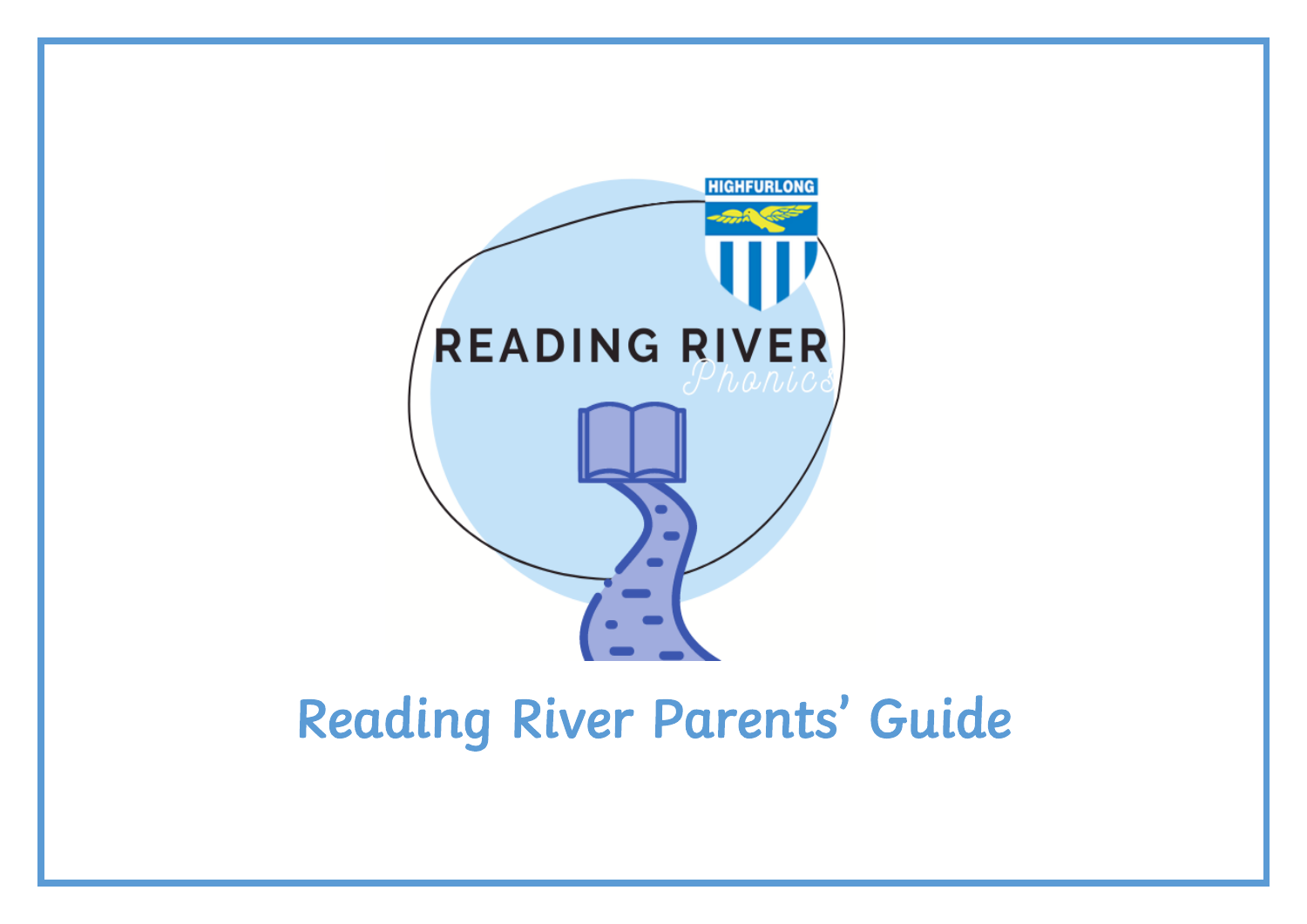## Why is phonics so important?

Reading is an important life skill that all children and young people deserve to have. Here are just a few reasons why reading is important:

- $\rightarrow$  Boosts imagination
- $\rightarrow$  Provides pleasure and entertainment
- $\rightarrow$  Increases communication skills
- $\rightarrow$  Vital for communication through letters, emails and social media
- $\rightarrow$  Increases understanding of the world
- $\rightarrow$  Vital for learning
- $\rightarrow$  Key skill for employment
- $\rightarrow$  Kev skill for independence

**Everyone has the right to read.** It is our job to find how to support all pupils at Highfurlong to be successful readers.

## What is phonics?

Phonics is a way to teach people how to read. Extensive research shows that this is the most effective way to teach reading. Through this method we teach children and young people the sounds different letters and groups of letters make. They then use this skill to distinguish between the different sounds in words. They can read by splitting the word into smaller sounds (decoding) and push the sounds together to make a word (blending).

Phonics is broken down into phases. The first phase develops key listening skills which are required before moving on to learning letters and sounds. The remaining phases introduce sounds in a specific order alongside other reading skills.

Phonics is fast paced and repetitive to quickly build upon prior knowledge. This why supporting school by practicing phonics and reading at home will help your child.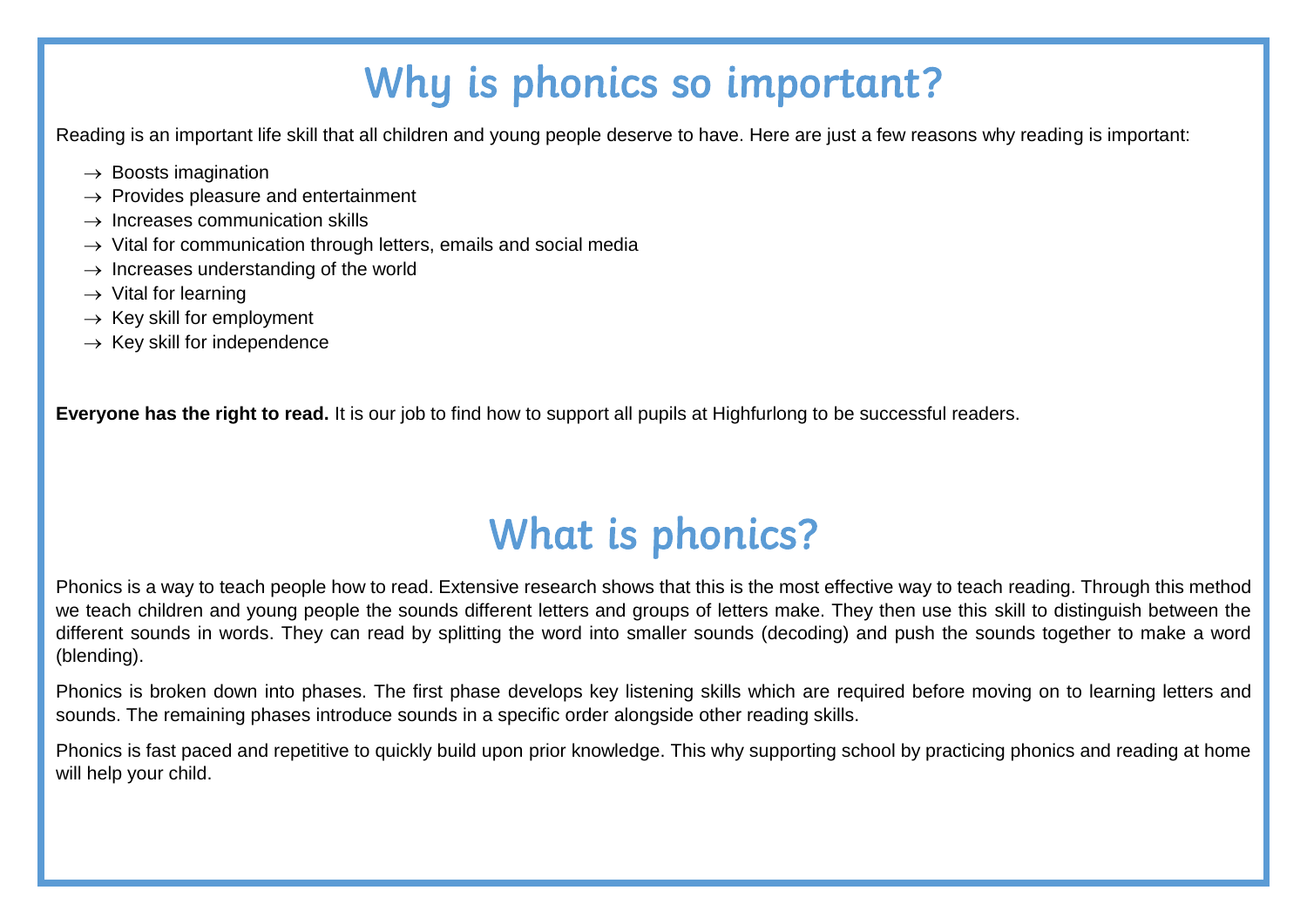### What is Reading River?



Reading River is a phonics and reading tool which has been designed by Jasmine Short and Shelby Mercer at Highfurlong school. The tool has been created with all of our pupils in mind with a huge focus on making sure all pupils are able to access it and can make good progress within phonics and reading.

As our learners at Highfurlong may not be working at expected national levels, our phonics scheme is not required to link to specific age groups. It can be used throughout all school years where required. In addition to reading and writing skills Reading River intends to build confidence, communication skills and a love for reading.

Reading River is based on synthetic phonics in line with the Department for Education's 'Letters and sounds' guidance. During the phonics pathway, learners will move along the river stopping at different animals which represent phonics phases one to six. This is where they will learn the skills they need to become fluent readers.

Most learners will follow the phonics pathway, but some may take an alternative pathway. This is called 'Reading Rapids' and is where learners will be taught to read through whole word reading. This links directly to the phonics phases. As learners reach the end of the river and are fluent readers they will become 'Explorers' and will access post phonics activities. As Explorers they will build on the skills they have developed throughout Reading River and will focus on increasing vocabulary, knowledge and reading comprehension. Sensory access resources have been created to support all learners with SEND to access phonics. Including symbols, E-Tran frame, coloured or tactile dots, frames with sound buttons and phonics resources. We use a range of reading schemes and reading resources which link directly to each phonics phase. These are organised to suit younger and older readers. These resources will be available for parents to use at home. In addition to this parents' guide, videos will be shared to further explain Reading River and give more detail on each phase and how to use this tool at home.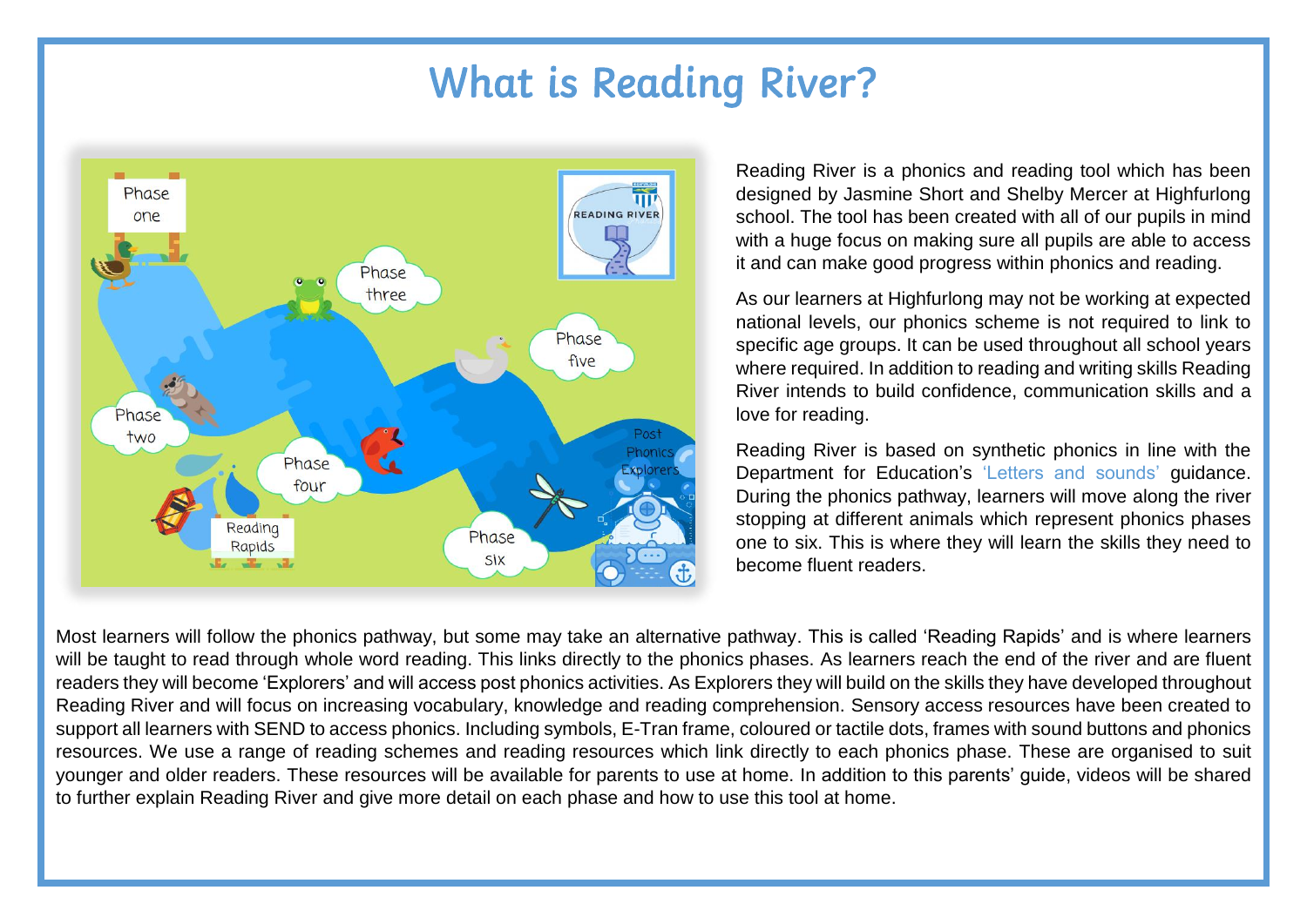## How can I help my child with phonics and reading at home?

Your child will be working on phonics and reading every day at school. To have your support to reinforce what they have learnt and to practise these skills is invaluable to consolidating understanding and allowing your child to learn more quickly and successfully. Your child's class teacher will send some activities and phonics resources for you to do at home when you can. They will share the phase or pathway your child is working on and will let you know when they move to the next phase in Reading River. Phonics is very repetitive, so don't worry if you feel you are repeating yourself a lot. We recommend enjoying stories and reading together for fun as much as possible.

You will receive a separate parents' guide for the specific phase your child is on. This will include what is taught in each phase and will share examples of activities you can do in the home.

### Reading at home

#### Intent

- Increase opportunities for pupils to practise their reading skills
- Increase opportunities for parents to engage with learning
- Increase a love of reading

### Implementation

- Videos of how to support children to practise reading at home will be shared
- Parents' guide will be shared
- Teachers will provide support to individual families where needed
- Teachers will use Seesaw to communicate progress with parents
- Teachers will send resources home
- Parents will return resources daily

### Impact

- Pupils will make faster progress in reading
- Pupils love for reading will develop
- Parents will have the skills and knoweldge to support reading at home